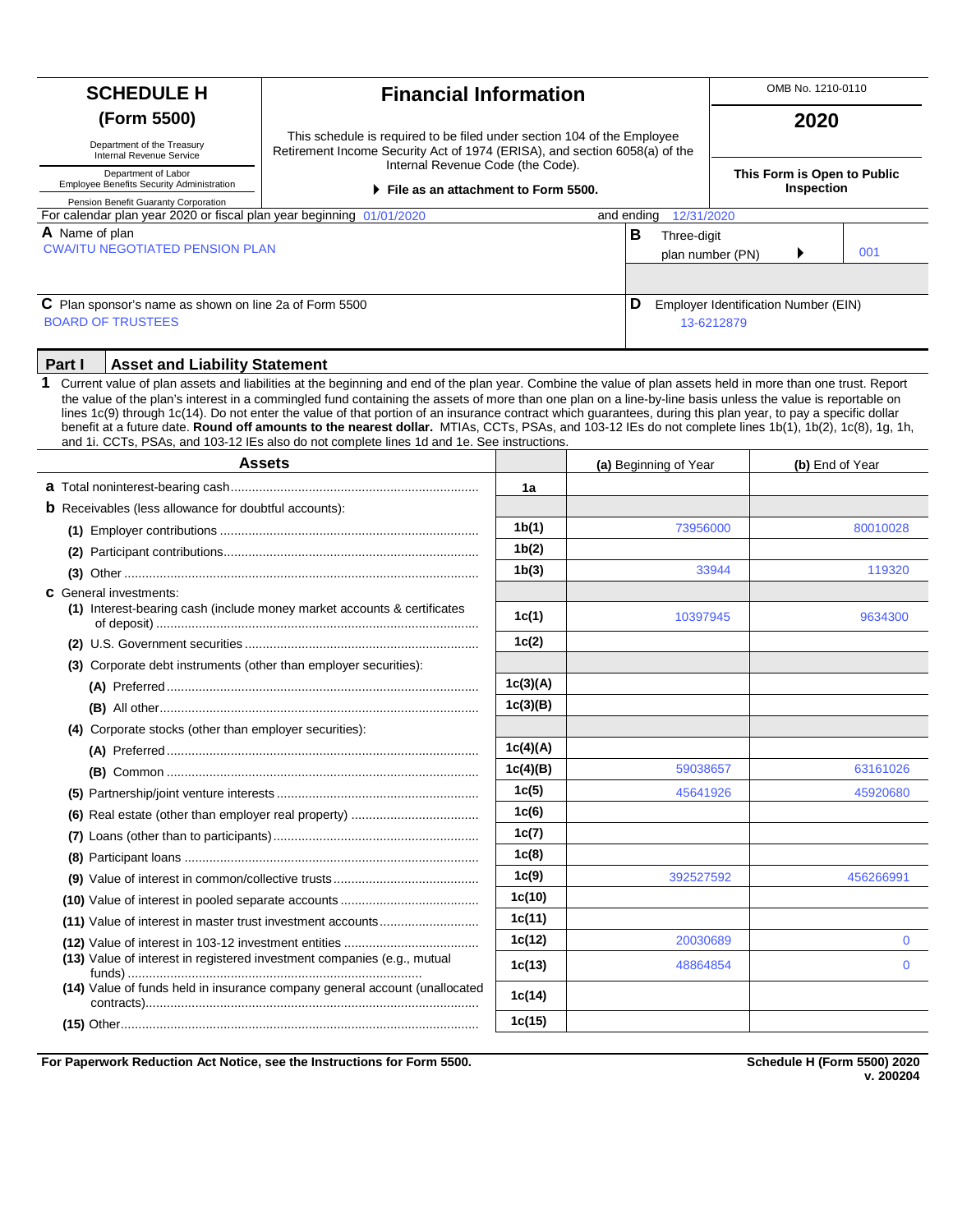|             | <b>1d</b> Employer-related investments:                                                                                                                                                                                                                                                                                                                          |          | (a) Beginning of Year | (b) End of Year |  |  |
|-------------|------------------------------------------------------------------------------------------------------------------------------------------------------------------------------------------------------------------------------------------------------------------------------------------------------------------------------------------------------------------|----------|-----------------------|-----------------|--|--|
|             |                                                                                                                                                                                                                                                                                                                                                                  | 1d(1)    |                       |                 |  |  |
|             |                                                                                                                                                                                                                                                                                                                                                                  | 1d(2)    |                       |                 |  |  |
|             |                                                                                                                                                                                                                                                                                                                                                                  | 1е       | 256612                | 326004          |  |  |
|             |                                                                                                                                                                                                                                                                                                                                                                  | 1f       | 650748219             | 655438349       |  |  |
|             | <b>Liabilities</b>                                                                                                                                                                                                                                                                                                                                               |          |                       |                 |  |  |
| a           |                                                                                                                                                                                                                                                                                                                                                                  | 1g       |                       |                 |  |  |
|             |                                                                                                                                                                                                                                                                                                                                                                  | 1h       | 993005                | 1030867         |  |  |
|             |                                                                                                                                                                                                                                                                                                                                                                  | 1i       |                       |                 |  |  |
|             |                                                                                                                                                                                                                                                                                                                                                                  | 1j       |                       |                 |  |  |
|             |                                                                                                                                                                                                                                                                                                                                                                  | 1k       | 993005                | 1030867         |  |  |
|             | <b>Net Assets</b>                                                                                                                                                                                                                                                                                                                                                |          |                       |                 |  |  |
|             |                                                                                                                                                                                                                                                                                                                                                                  | 11       | 649755214             | 654407482       |  |  |
|             |                                                                                                                                                                                                                                                                                                                                                                  |          |                       |                 |  |  |
|             | <b>Income and Expense Statement</b><br>Part II                                                                                                                                                                                                                                                                                                                   |          |                       |                 |  |  |
|             | 2 Plan income, expenses, and changes in net assets for the year. Include all income and expenses of the plan, including any trust(s) or separately maintained<br>fund(s) and any payments/receipts to/from insurance carriers. Round off amounts to the nearest dollar. MTIAs, CCTs, PSAs, and 103-12 IEs do not<br>complete lines 2a, 2b(1)(E), 2e, 2f, and 2g. |          |                       |                 |  |  |
|             | <b>Income</b>                                                                                                                                                                                                                                                                                                                                                    |          | (a) Amount            | (b) Total       |  |  |
| а           | <b>Contributions:</b>                                                                                                                                                                                                                                                                                                                                            |          |                       |                 |  |  |
|             | (1) Received or receivable in cash from: (A) Employers                                                                                                                                                                                                                                                                                                           | 2a(1)(A) | 25764788              |                 |  |  |
|             |                                                                                                                                                                                                                                                                                                                                                                  | 2a(1)(B) |                       |                 |  |  |
|             | (C)                                                                                                                                                                                                                                                                                                                                                              | 2a(1)(C) |                       |                 |  |  |
|             |                                                                                                                                                                                                                                                                                                                                                                  | 2a(2)    |                       |                 |  |  |
|             | (3) Total contributions. Add lines $2a(1)(A)$ , $(B)$ , $(C)$ , and line $2a(2)$                                                                                                                                                                                                                                                                                 | 2a(3)    |                       | 25764788        |  |  |
| $\mathbf b$ | <b>Earnings on investments:</b>                                                                                                                                                                                                                                                                                                                                  |          |                       |                 |  |  |
|             | $(1)$ Interest:                                                                                                                                                                                                                                                                                                                                                  |          |                       |                 |  |  |
|             | Interest-bearing cash (including money market accounts and<br>(A)                                                                                                                                                                                                                                                                                                | 2b(1)(A) |                       |                 |  |  |
|             |                                                                                                                                                                                                                                                                                                                                                                  | 2b(1)(B) |                       |                 |  |  |
|             | (C)                                                                                                                                                                                                                                                                                                                                                              | 2b(1)(C) |                       |                 |  |  |
|             |                                                                                                                                                                                                                                                                                                                                                                  | 2b(1)(D) |                       |                 |  |  |
|             | (E)                                                                                                                                                                                                                                                                                                                                                              | 2b(1)(E) |                       |                 |  |  |
|             | (F)                                                                                                                                                                                                                                                                                                                                                              | 2b(1)(F) |                       |                 |  |  |
|             | Total interest. Add lines 2b(1)(A) through (F)<br>(G)                                                                                                                                                                                                                                                                                                            | 2b(1)(G) |                       | $\mathbf 0$     |  |  |
|             |                                                                                                                                                                                                                                                                                                                                                                  | 2b(2)(A) |                       |                 |  |  |
|             | (B)                                                                                                                                                                                                                                                                                                                                                              | 2b(2)(B) | 960424                |                 |  |  |
|             | Registered investment company shares (e.g. mutual funds)<br>(C)                                                                                                                                                                                                                                                                                                  | 2b(2)(C) | 1052891               |                 |  |  |
|             | Total dividends. Add lines 2b(2)(A), (B), and (C)<br>(D)                                                                                                                                                                                                                                                                                                         | 2b(2)(D) |                       | 2013315         |  |  |
|             |                                                                                                                                                                                                                                                                                                                                                                  | 2b(3)    |                       |                 |  |  |
|             | (4) Net gain (loss) on sale of assets: (A) Aggregate proceeds                                                                                                                                                                                                                                                                                                    | 2b(4)(A) | 3354498               |                 |  |  |
|             |                                                                                                                                                                                                                                                                                                                                                                  | 2b(4)(B) | 1226571               |                 |  |  |
|             | <b>(B)</b> Aggregate carrying amount (see instructions)                                                                                                                                                                                                                                                                                                          | 2b(4)(C) |                       | 2127927         |  |  |
|             | Subtract line 2b(4)(B) from line 2b(4)(A) and enter result<br>(C)                                                                                                                                                                                                                                                                                                |          |                       |                 |  |  |
|             |                                                                                                                                                                                                                                                                                                                                                                  | 2b(5)(A) |                       |                 |  |  |
|             |                                                                                                                                                                                                                                                                                                                                                                  | 2b(5)(B) | 5151859               |                 |  |  |

5151859

**(C)** Total unrealized appreciation of assets. Add lines **2b(5)(A)** and **(B)** ............................................................. **2b(5)(C)**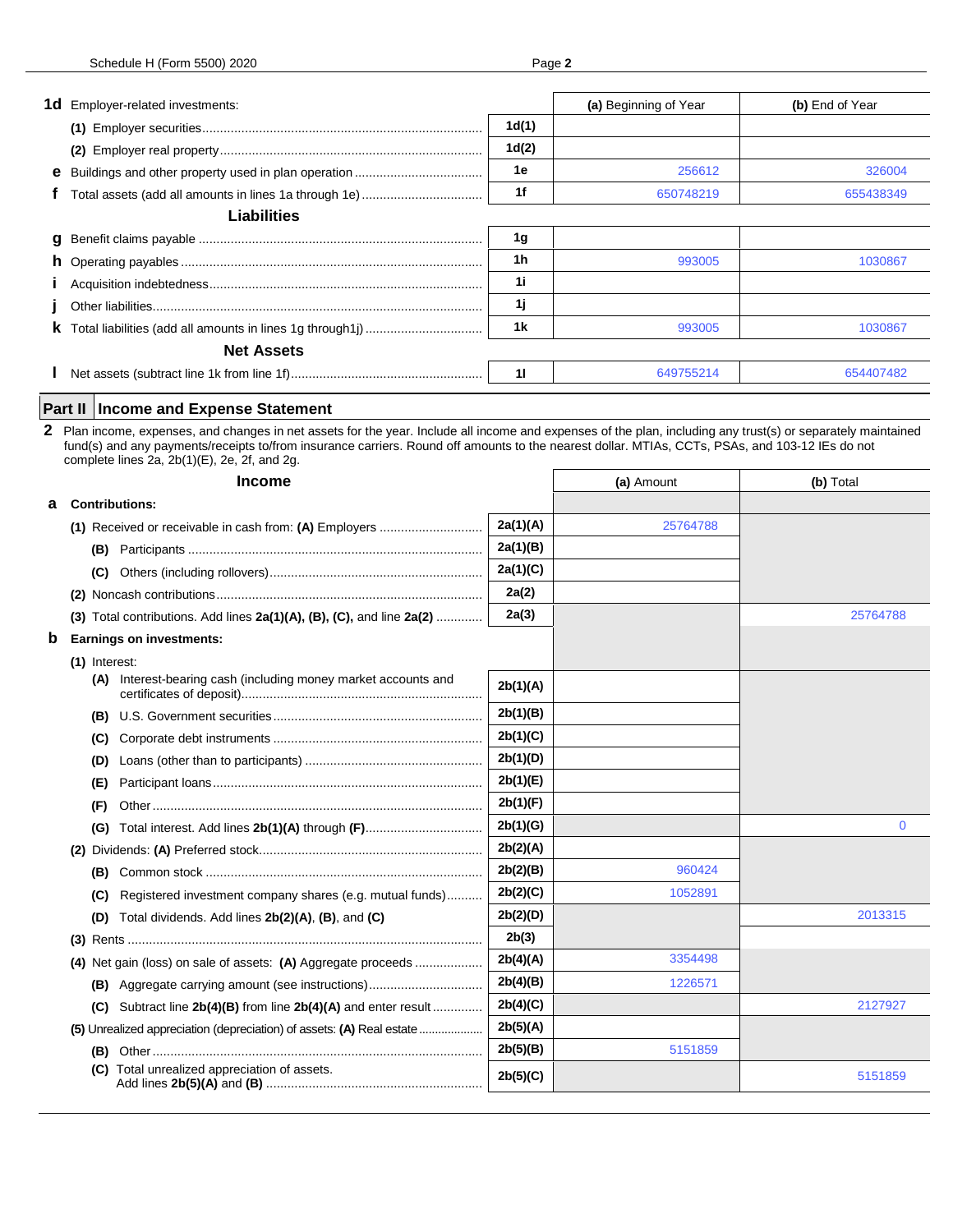| Schedule H (Form 5500) 2020<br>Page 3                                                                                                                                                                                                                                             |         |  |            |          |            |  |  |  |
|-----------------------------------------------------------------------------------------------------------------------------------------------------------------------------------------------------------------------------------------------------------------------------------|---------|--|------------|----------|------------|--|--|--|
|                                                                                                                                                                                                                                                                                   |         |  | (a) Amount |          | (b) Total  |  |  |  |
|                                                                                                                                                                                                                                                                                   | 2b(6)   |  |            |          | 60086911   |  |  |  |
| (7) Net investment gain (loss) from pooled separate accounts                                                                                                                                                                                                                      |         |  |            |          |            |  |  |  |
| (8) Net investment gain (loss) from master trust investment accounts                                                                                                                                                                                                              |         |  |            |          |            |  |  |  |
|                                                                                                                                                                                                                                                                                   |         |  |            |          | -4119648   |  |  |  |
| (10) Net investment gain (loss) from registered investment                                                                                                                                                                                                                        | 2b(10)  |  |            |          | $-2714339$ |  |  |  |
|                                                                                                                                                                                                                                                                                   | 2c      |  |            |          | 3260473    |  |  |  |
| d Total income. Add all income amounts in column (b) and enter total                                                                                                                                                                                                              | 2d      |  |            |          | 91571286   |  |  |  |
| <b>Expenses</b>                                                                                                                                                                                                                                                                   |         |  |            |          |            |  |  |  |
| <b>e</b> Benefit payment and payments to provide benefits:                                                                                                                                                                                                                        |         |  |            |          |            |  |  |  |
| (1) Directly to participants or beneficiaries, including direct rollovers                                                                                                                                                                                                         | 2e(1)   |  |            | 83338828 |            |  |  |  |
|                                                                                                                                                                                                                                                                                   | 2e(2)   |  |            |          |            |  |  |  |
|                                                                                                                                                                                                                                                                                   | 2e(3)   |  |            |          |            |  |  |  |
|                                                                                                                                                                                                                                                                                   | 2e(4)   |  |            |          | 83338828   |  |  |  |
| Ť.                                                                                                                                                                                                                                                                                | 2f      |  |            |          |            |  |  |  |
| Certain deemed distributions of participant loans (see instructions)<br>g                                                                                                                                                                                                         | 2g      |  |            |          |            |  |  |  |
|                                                                                                                                                                                                                                                                                   | 2h      |  |            |          |            |  |  |  |
|                                                                                                                                                                                                                                                                                   | 2i(1)   |  |            | 2108555  |            |  |  |  |
|                                                                                                                                                                                                                                                                                   | 2i(2)   |  |            |          |            |  |  |  |
|                                                                                                                                                                                                                                                                                   | 2i(3)   |  |            | 963903   |            |  |  |  |
|                                                                                                                                                                                                                                                                                   | 2i(4)   |  |            | 507732   |            |  |  |  |
| (5) Total administrative expenses. Add lines 2i(1) through (4)                                                                                                                                                                                                                    | 2i(5)   |  |            |          | 3580190    |  |  |  |
| Total expenses. Add all <b>expense</b> amounts in column (b) and enter total<br>п                                                                                                                                                                                                 | 2j      |  |            |          | 86919018   |  |  |  |
| <b>Net Income and Reconciliation</b>                                                                                                                                                                                                                                              |         |  |            |          |            |  |  |  |
|                                                                                                                                                                                                                                                                                   | 2k      |  |            |          | 4652268    |  |  |  |
| Transfers of assets:                                                                                                                                                                                                                                                              |         |  |            |          |            |  |  |  |
|                                                                                                                                                                                                                                                                                   | 2I(1)   |  |            |          |            |  |  |  |
|                                                                                                                                                                                                                                                                                   | 2I(2)   |  |            |          |            |  |  |  |
| <b>Part III</b><br><b>Accountant's Opinion</b>                                                                                                                                                                                                                                    |         |  |            |          |            |  |  |  |
| Complete lines 3a through 3c if the opinion of an independent qualified public accountant is attached to this Form 5500. Complete line 3d if an opinion is not<br>attached.                                                                                                       |         |  |            |          |            |  |  |  |
| <b>a</b> The attached opinion of an independent qualified public accountant for this plan is (see instructions):                                                                                                                                                                  |         |  |            |          |            |  |  |  |
| $(1)$ $\times$<br>Unmodified<br>Qualified<br>Disclaimer<br>(2)<br>(3)<br>(4)                                                                                                                                                                                                      | Adverse |  |            |          |            |  |  |  |
| <b>b</b> Check the appropriate box(es) to indicate whether the IQPA performed an ERISA section 103(a)(3)(C) audit. Check both boxes (1) and (2) if the audit was<br>performed pursuant to both 29 CFR 2520.103-8 and 29 CFR 2520.103-12(d). Check box (3) if pursuant to neither. |         |  |            |          |            |  |  |  |
| DOL Regulation 2520.103-8 (2) DOL Regulation 2520.103-12(d) (3)   neither DOL Regulation 2520.103-8 nor DOL Regulation 2520.103-12(d).<br>(1)                                                                                                                                     |         |  |            |          |            |  |  |  |
| <b>C</b> Enter the name and EIN of the accountant (or accounting firm) below:                                                                                                                                                                                                     |         |  |            |          |            |  |  |  |
| (2) EIN: 84-1509584<br>(1) Name: STOCKMAN KAST RYAN                                                                                                                                                                                                                               |         |  |            |          |            |  |  |  |
| <b>d</b> The opinion of an independent qualified public accountant is <b>not attached</b> because:                                                                                                                                                                                |         |  |            |          |            |  |  |  |
| This form is filed for a CCT, PSA, or MTIA.<br>It will be attached to the next Form 5500 pursuant to 29 CFR 2520.104-50.<br>(1)<br>(2)                                                                                                                                            |         |  |            |          |            |  |  |  |
| Part IV<br><b>Compliance Questions</b>                                                                                                                                                                                                                                            |         |  |            |          |            |  |  |  |
| 4<br>CCTs and PSAs do not complete Part IV. MTIAs, 103-12 IEs, and GIAs do not complete lines 4a, 4e, 4f, 4g, 4h, 4k, 4m, 4n, or 5.<br>103-12 IEs also do not complete lines 4j and 4l. MTIAs also do not complete line 4l.                                                       |         |  |            |          |            |  |  |  |
| During the plan year:                                                                                                                                                                                                                                                             |         |  | Yes        | No       | Amount     |  |  |  |
| Was there a failure to transmit to the plan any participant contributions within the time<br>а<br>period described in 29 CFR 2510.3-102? Continue to answer "Yes" for any prior year failures until                                                                               |         |  |            | X        |            |  |  |  |
| fully corrected. (See instructions and DOL's Voluntary Fiduciary Correction Program.)                                                                                                                                                                                             |         |  | 4a         |          |            |  |  |  |